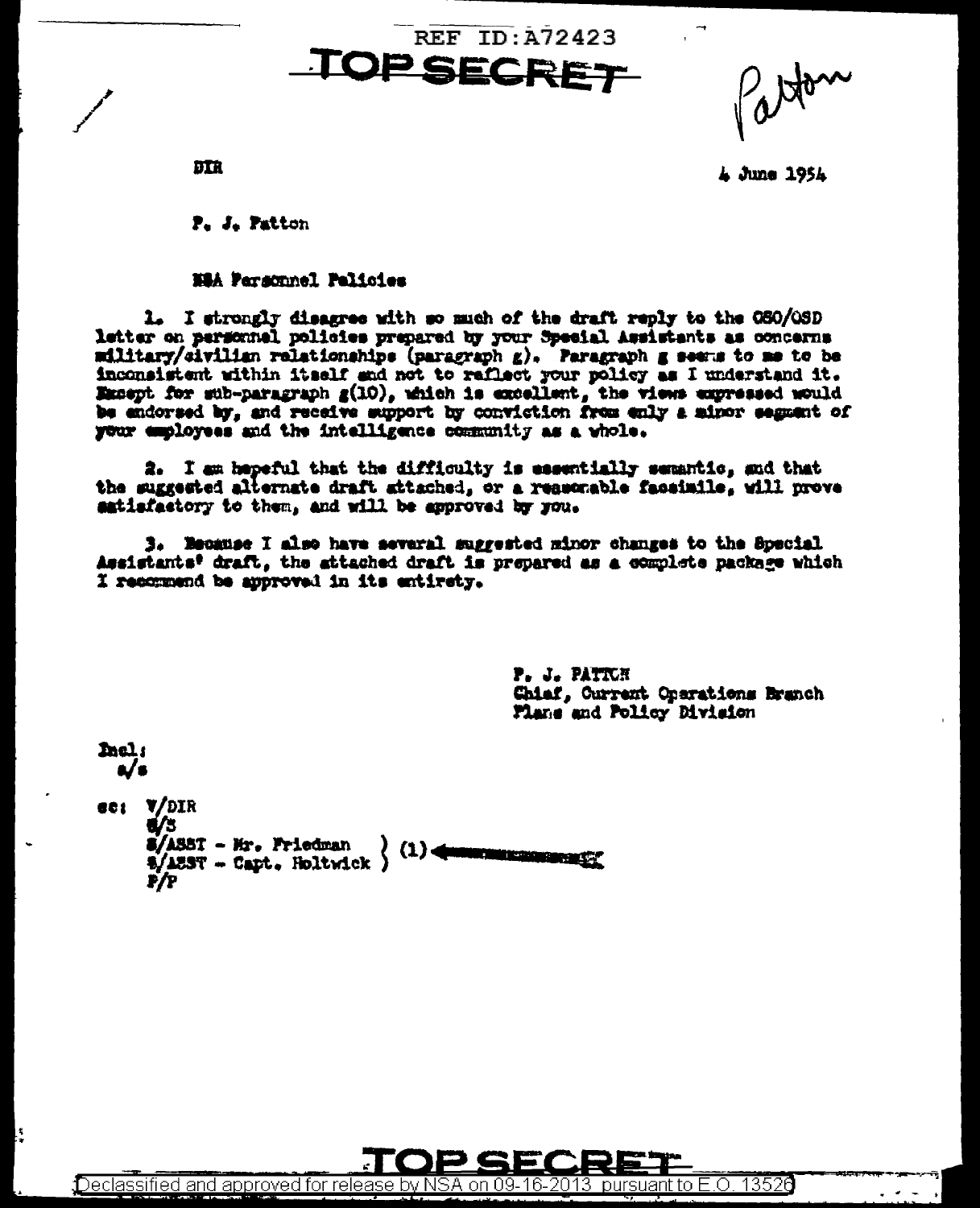#### **生命 新聞部**

MOMERATION FOR THE SECRETARY OF DEFENSE ATTI: General Graves B. Erskine, UGEC (Ret.)

**SUBJECT: SEA Personnel Problems** 

Maference: @SO/CSD Mamo for Director, MSA, subject as above, Serial A 20470, 16 apr 94

TOPSECRET

1. I welcome the exportunity afforded by your memorardum of 16 April to review our progress and to discuss some of the personnel problems confronting this Assnoy in carrying out its assigned missions. These problems are not exclusive to the Communications Intelligence field. They also occur to a emaiderable degree in Communications Security. Hy connents in answer to your memorandum will apply with equal force to both segments of the eryptologic astivities.

2. As you point out, one of the most important of these problems is that of strengthening the career aspects of the cryptologic effort, we regards both eivilian and military personnel, and within the Agency as well as sutside it in the important area of field support. I am convinced that professionalism is essential to our maximum success in the eryptologic effort. Professionalism is essentially a matter of devoloping and retaining individuals who are professionals. The non-cxistence of an industrial, commercial, or ecademic counterpart in cryptolagie technology as it has developed in government service makes it impossible to obtain professionals except by establishing attractive and satisfying eareers for personnel within the government agencies contributing to eryptologie production. The necessity for this is forgafully painted out in the Robertson Emport, entitled "Potentialities of COMMT for Strategic Warning," sponsored by the NSA Seientific Advisory Noard, and provided to you with CIB 000199, 6 November 1953, as well as in the Brownell Report. Because of my econiction in this respect I have devoted much effort during the past three years in promoting a spirit of **TOP ABARAL** professionalism in NSA.

**Started Vinder Mahaling**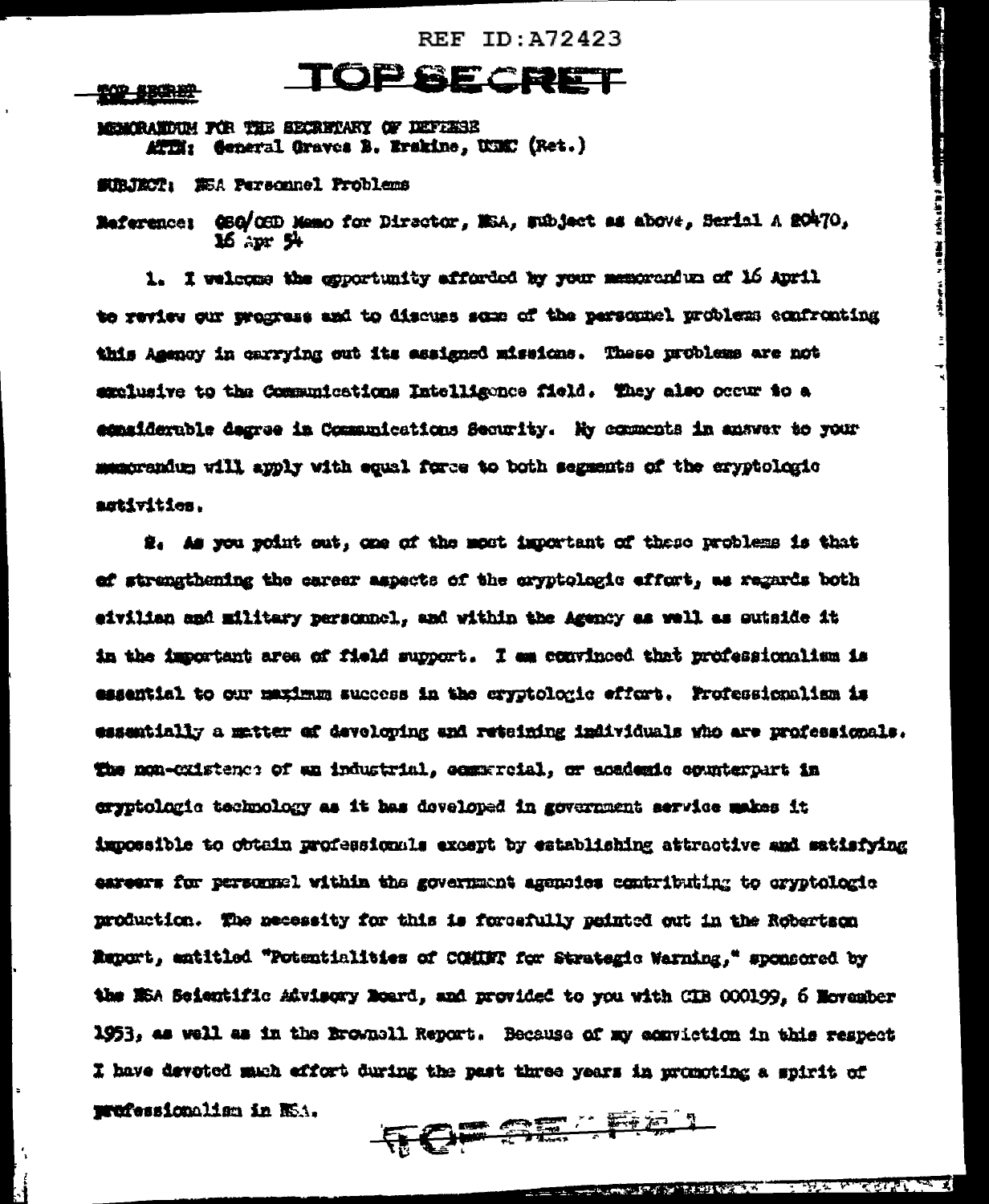#### **NOR SECRET**

3. I have the following comments on the items mentioned in paragraph 2 of the reference; your subparagraph lettering applies:

TOPSECRET

a. Wie Civilian employees should be placed in a nore favorable mesition imsofar as overseas duty is equeerned. The ability to make econfinents for ecocurrent travel of dependents, free and adequate medical service, free life insurance where hazards enist, transportation by comporcial carrier, nowement of household goods and automobiles, payment of station allowances, reimbursement for expenses (storege, etc.) resulting from overseas movement, availability of commissary, FX, liquor mess, and club privileges, and the like would go far teward solving our existing problems. Specific legislation may be necessary to essure seme of these privileges; administrative action by the Department of Defense could probably obtain others. It is appreciated that exployee commitments te accept overseas assignments on request may be necessary and no major difficulties are anticipated in this respect.

b. The use of eivilian intercept operators has been given serious thought with a view to grancoming some of the current handigaps caused by rapid turnover in military intercept sperators and the increasing technical difficulties in intercepting complex types of transmission. But civilian intercept clourly cannot be regarded as a universal panace. for our COMINT collection ailmonts. Even the UK, which has a well established civilian sollection program, has encountered serious difficulties, although their situation is much more favorable than that of this country in at least two major respects; the emormously greater percentage of their intercept positions which can be, and are, located at home; and the relatively greater stature and advantages of civil service as a profession in the U.K. I am however taking two exploratory actions: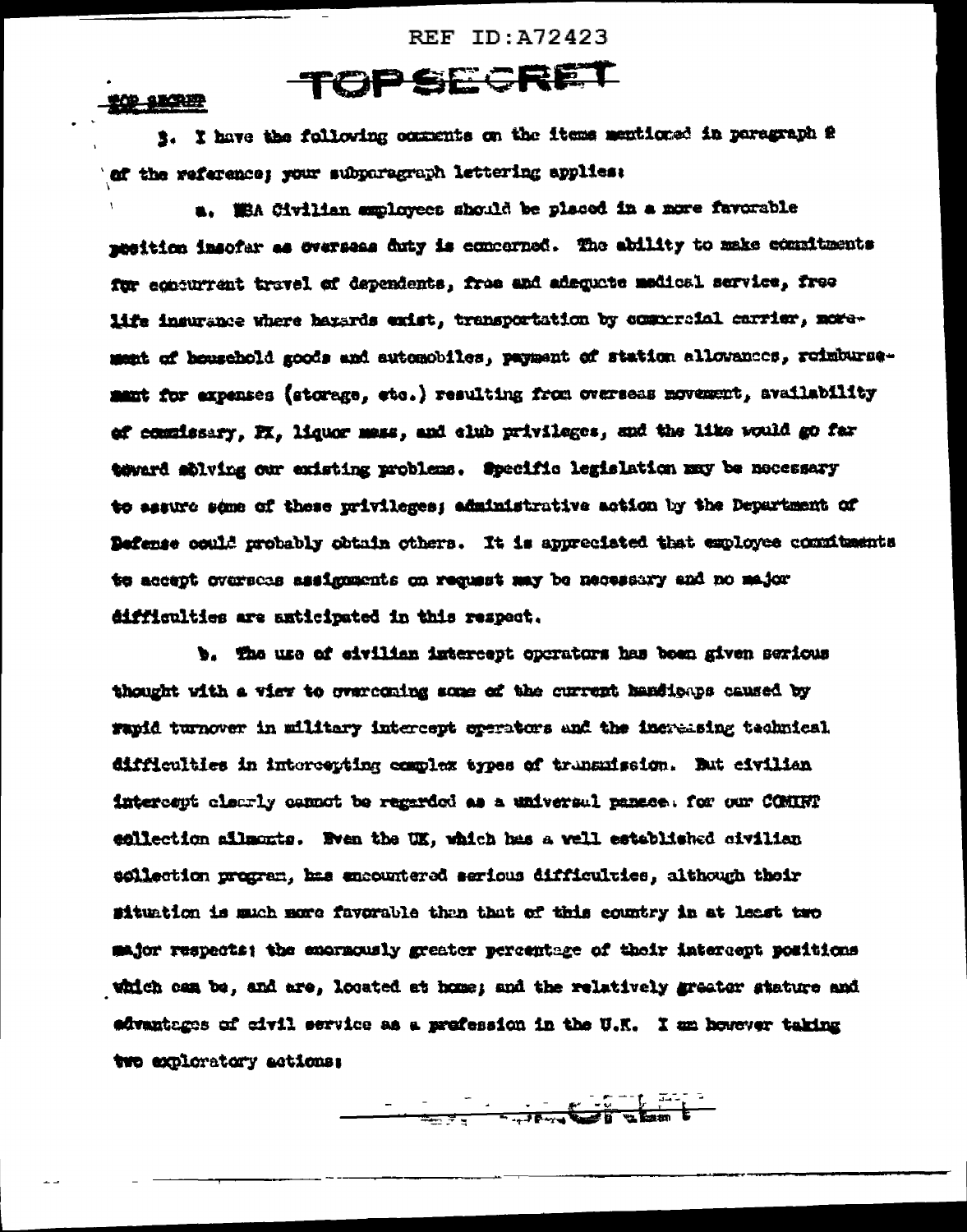TOPSECRET

#### **TOP BURET**

- (1) I am discussing a proposal for increased CIA participation in the national collection effort with the Director of Central Intelligence.
- (2) I am making plans for the axperimental conversion of a service-operated intercept station to civilian operation by NSA.

The restrictions imposed by government security regulations which effect the recruitment of otherwise highly qualified personnel generally fall into two main categories:

- (1) Many qualified applicants, particularly in the linguistic field, are aliens or recently naturalized U.S. citizens, or have intimate foreign connections. This is true particularly for linguists familiar with the more critical criental and middle-eastern languages. These standards can be waived at my discretion, but each case must be judged on its individual marits, comparing the operational meed with the results of all investigative material and information available.
- (2) Occasionally it is found that top-level scientists in fields in which NSA is witally interested have records of affiliation in verying degrees with questionable, Communist-inspired or inflitrated, and even eited organizations.

÷.

The selection and investigative standards of USCIB Directive No. 5 in some respects are more restrictive than the provisions of E.O. 10450. The restrictions of neither are considered unreasonable and I do not recomment that they be relexed or that authority be granted to make exceptions other than that now in existence. CIA has a somewhat different problem, in that eartain assignments can be fulfilled only by specific individuals with definite

### TOPSECRET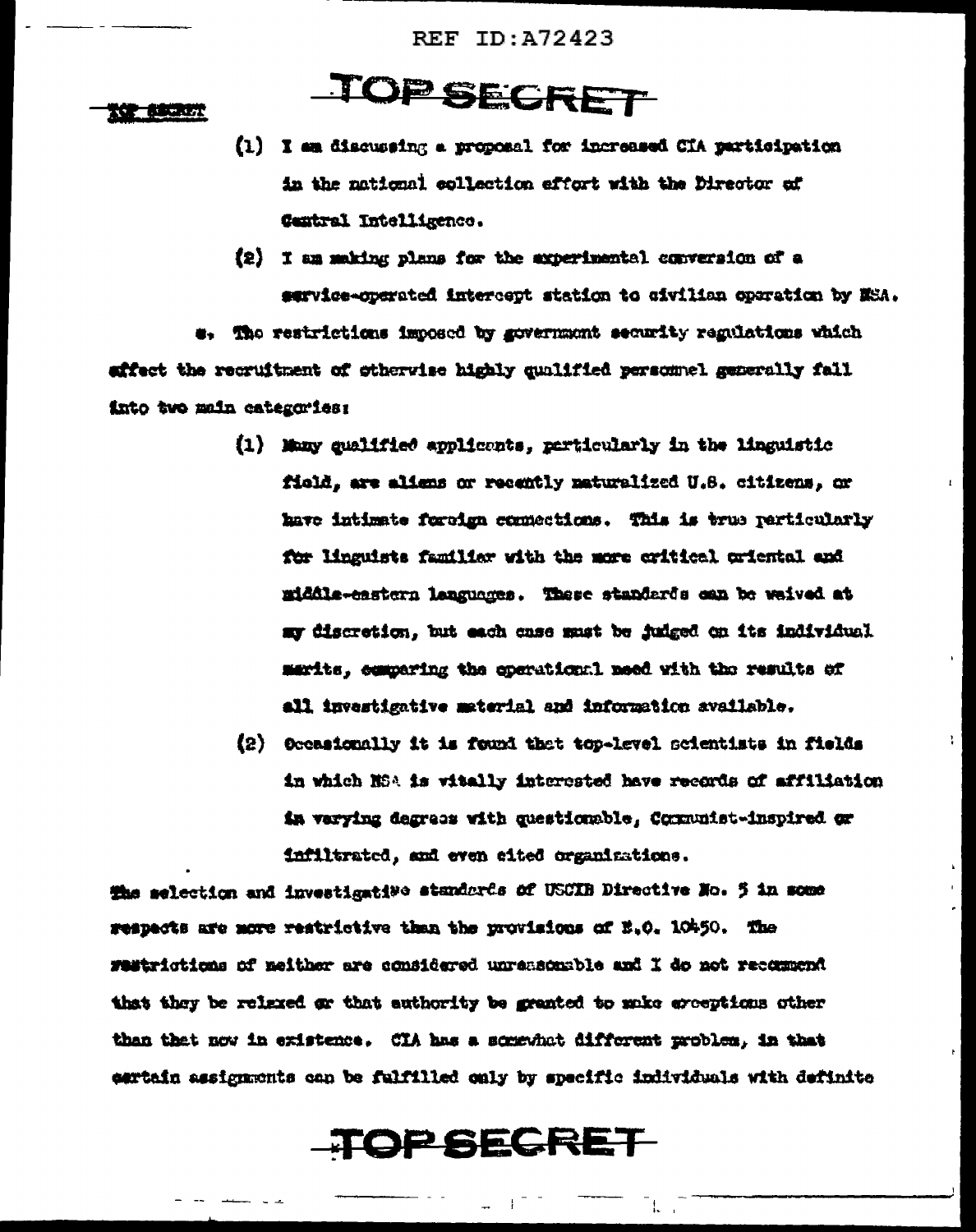#### IQP SIXCHER

backgrounds and qualifications which in themselves would disqualify an individual frem COMINT employment.

TOP SECRET

4. The problems of civilian career policies may be subdivided into four subcategories: (1) evernons futy (discussed in subperegraph a, above); (2) the status of the eivil servent in the U.S. vis-a-vis other occupations (this is less favorable than I would desire but I consider the problem goes beyond this discussion); (3) relationships between military and civilian elements of MSA (discussed in subparagraph  $g$ , below); and  $(4)$  the bettermont of the situation of the civilism employes of NSA haudgurters within established sivil service policies. In this latter field, great strides have been made in the past three years as indicated by the charts and suggeries attached as Inclosure 1. In addition, action will be taken to reach an agreement with the military aryptolagic agencies whoreby a free exchange of civilian employees is possible in en integrated career development program. Mach agoncy would be guaranteed the return of its supleyee on the completion of a tour of duty with another agency. Mich, of course, remains to be done, and I feel that one of the major problems which you can help in solving is the establishment of additional super-grades.  $v^{\frac{1}{2}}$ where  $\Lambda$  is not believe that  $\mathbf{H}$  should operate under rules for the release of "deadwood" personnel differing in any material respect from those . set up by the Civil Service Commission for the government services as a whole.  $\mathcal{A}_{\mathbf{t}}$ Existing regulations are adequate, Although the application of existing regulations by supervisory personnel may not yet be perfect. I expect a continuing improvement in the quality and performance of my supervisors as a result of the welladvanced asmanament improvement and executive development programs of MSA. Better ussee of evailable procedures for release of "deadwood" personnel is expected as

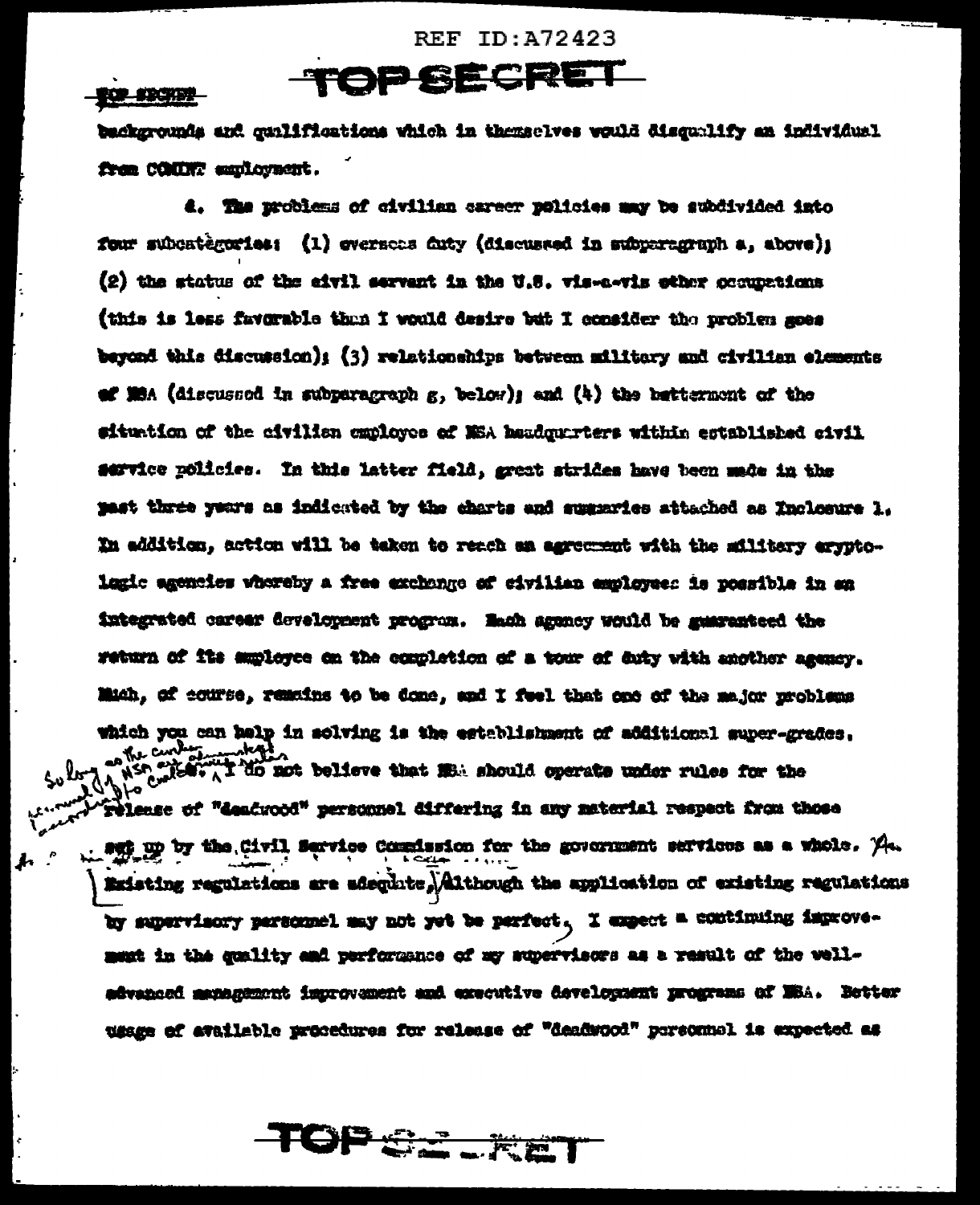TOP SPORT

a result. En problem we face with civilians is no worse than, and not very different from, the problems faced by the military services in the severance af "desdynod" afficers.

f. (1) The second major recommendation of the Majority Report of the Joint Congressional Committee on the Investigation of the Attack on Pearl Marbor was that the military services procoed furthwith to provide that (p. 253):

> "... officers be selected for intelligence work who possess the background, penchant, and capacity for such work; and that they be maintained in the work for an oxtended period of time in exter that they may become steeped in the ranifications and refinements of their field .... Efficient intelligence services are just as essential in time of peace as in war, and this branch of our armed services must always be accorded the important role which it deserves."

(2) The foregoing recommendation was repeated and amplified

later on (p. 257) in the same Report, as follows:

"8. The coordination and proper evaluation of intelligence in and contralization of responsibility in competent officials (Buchasis in original.)

... Wevertheless, there is substantial basis, frem a review of the Pearl Harbor investigation in its entiraty, to conclude that the system of hendling intelligence was seriously at fault and that the security of the Maticn can be insured only through continuity of service and centralization of responsibility in those charged with hemiling intelligence. And the essignment of an officer having an aptitude for such work over an extended period of time should not impede his progress nor tivet his promotions. (Emphasis in original.)

the progessional character of intelligence work does not appear to have boen properly appreciated in either the Wer er Mayy Departments. It seems to have been regarded as just another tour of duty, as reflected by limitations imposed on

### **TOP SECRET**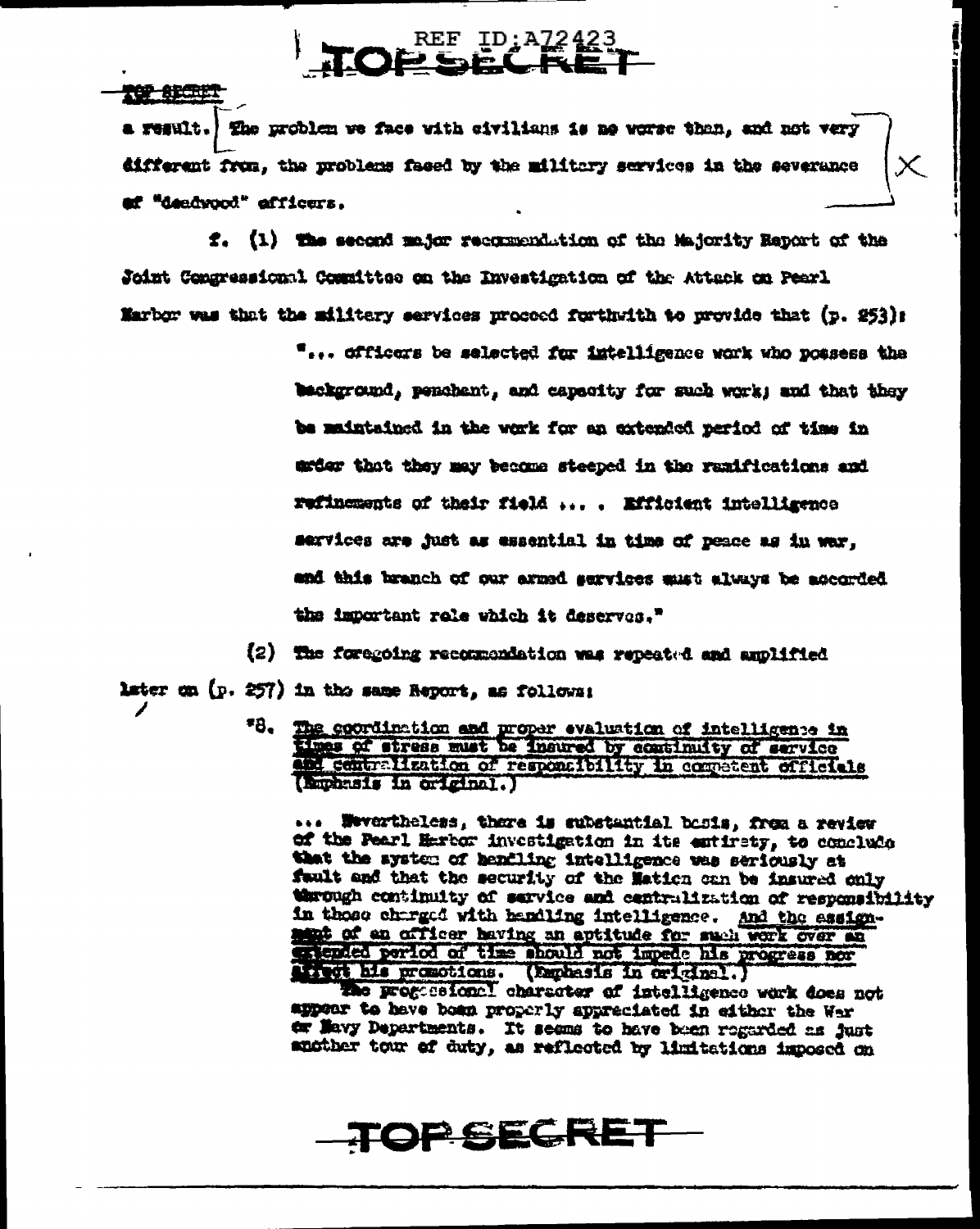102 BECRET

### **TOPSECRET**

the period of assignment to such work, among other things. The committee has received the distinct impression that there was a tendency, whather realized or not, to relegate intelligence to a role of secondary importance.

As an integrated picture, the Pearl Earbor investigations graphically pertray the imperative meessity, in the War and Havy Depertments, (1) for selection of men for intelligence wark who possess the background, capacity, and penchant for such work; (2) for maintaining them in the work over an extended period of time in order that they may become steeped in the remifications and refinements of their field and employ this reservoir of knowledge in evaluating data received; and (3) for the contralization of responsibility for handling intelligence to avoid all of the pitfalls of divided responsibility which experience has made so abundantly apparent.

In the light of the foregoing recommendations. I do not consider that the military oryptologic career programs of the Armed Bervices are developing. On the contrary, the Army program seems to be atrophying and the New program retrogressing. The fault does not lie primarily with the service cryptologic agencies, which appear to be well aware of deficiencies and the action to be taken to correct them. They form, however, a very mmall segment of the entire military establishment, which is deminated by "line-miniedness" to such an extent that apecialization is professionally penalized. This is self-perpetuating: not only does the specialist in uniform rarely rise to general or flag rank, but those who do are rarely assigned to positions where they can exercise a corrective influence on this state of mind. One major contribution to solution of this problem would be the establishment of six gandral (flag) officer billots for cryptologie careerists, two for each service, of which one each would be in the Service eryptologic activity and one in MSA. It will be desirable on occasion to fill some of these billets by non-careerists, in which case the cryptologic general (flag) officers so displaced should be assigned temperarily to related fields such as intelligence and communications. Along with this, selection

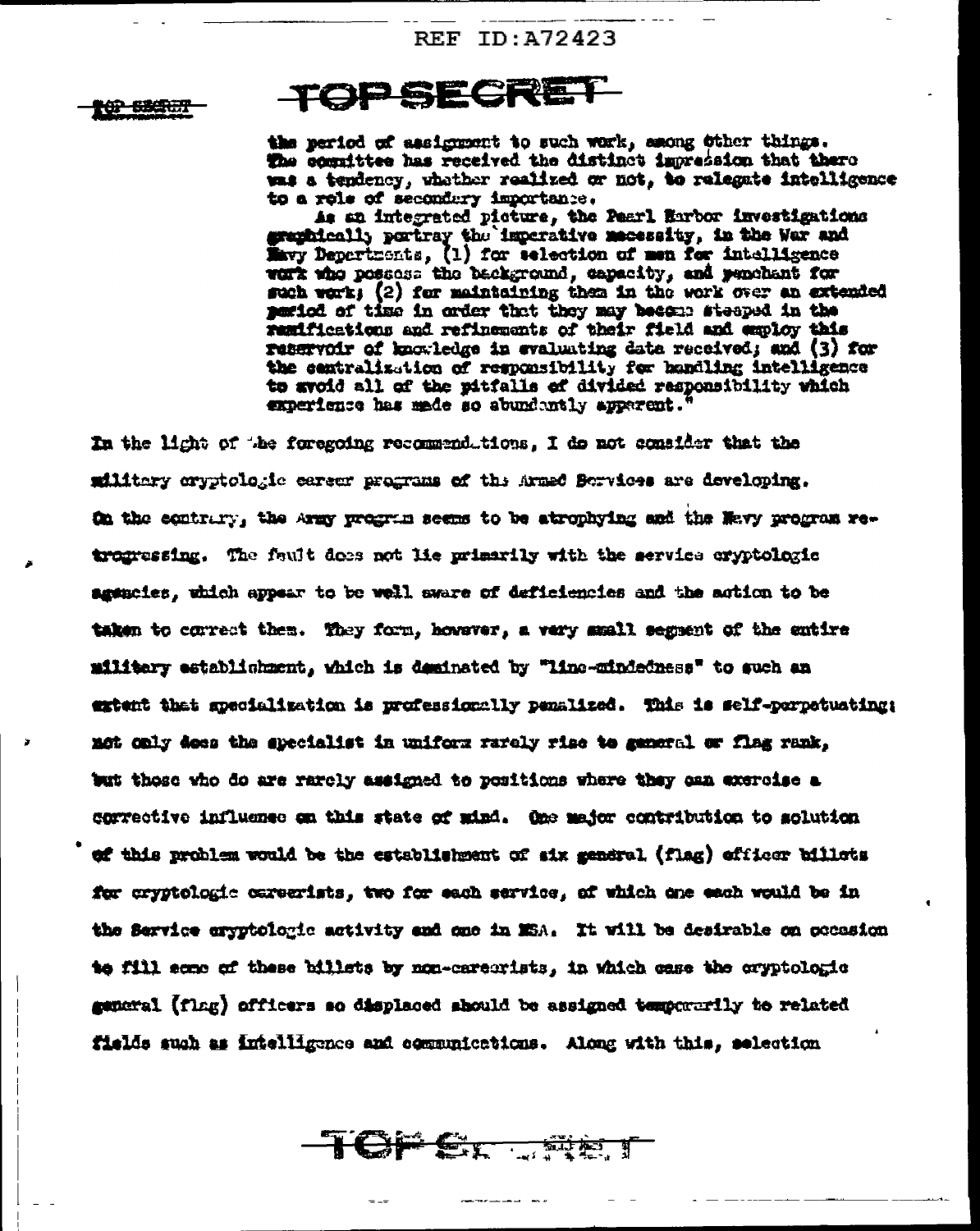### TOP SECRET

#### **THE SECRET**

procedures should be so established that cryptologic career officers will not be penalized by choice of this career field in promotions through the grade of 0-6. In addition to the establishment of an officer exyptologic career program, the designation of the Army Security Agency and the Navy Security Oroup as major acryice communic would be advantageous. I feel that the AFBS which is so designated has a considerable advantage over the other two scrvice oryptologic agencies. I am concerned, also, over the attitude which I have sensed, at least as regards one service, that Mis is outside of and foreign to the military community, and that officers who have completed a loyally-performed tour af duty with the Agency must demonstrate thair "de-NiAtization" prior to full acceptance back into their parent military service. The direct effect within NSA of the failure af the military services to establish and promote cryptologic professionalism as a military career is that I do not have a sufficient mumber of qualified and experienced officers.

(3) Another vitally important aspect of this military career problem is that of the enlisted technician. I am firmly convinced that the major egatribution to the solution of our field collection and analysis problem lies in the development and retention of professional COMMT enlisted personnel, in the same way and to the same degree that profectional civilians are required to solve the technical COMINT problems of the headquarters establishment. Although data as to the sate of CONNR re-enlistments are not synileble, the over-all is motobly below 20 percent for all three Services. It is a calendtous fact that the re-culistment rate of Army intercept operators at present is less than one percent. In my opinion, the single major step most likely to contribute materially to the solution of this problem is the establishment of specific cryptologic

TOP SECRET

 $\frac{1}{\sqrt{2}}\left(1-\frac{1}{\sqrt{2}}\right)^{\frac{1}{2}}\left(\frac{1}{\sqrt{2}}\right)^{\frac{1}{2}}\left(\frac{1}{\sqrt{2}}\right)^{\frac{1}{2}}\left(\frac{1}{\sqrt{2}}\right)^{\frac{1}{2}}\left(\frac{1}{\sqrt{2}}\right)^{\frac{1}{2}}\left(\frac{1}{\sqrt{2}}\right)^{\frac{1}{2}}\left(\frac{1}{\sqrt{2}}\right)^{\frac{1}{2}}\left(\frac{1}{\sqrt{2}}\right)^{\frac{1}{2}}\left(\frac{1}{\sqrt{2}}\right)^{\frac{1}{2}}\left(\frac{1}{\sqrt{$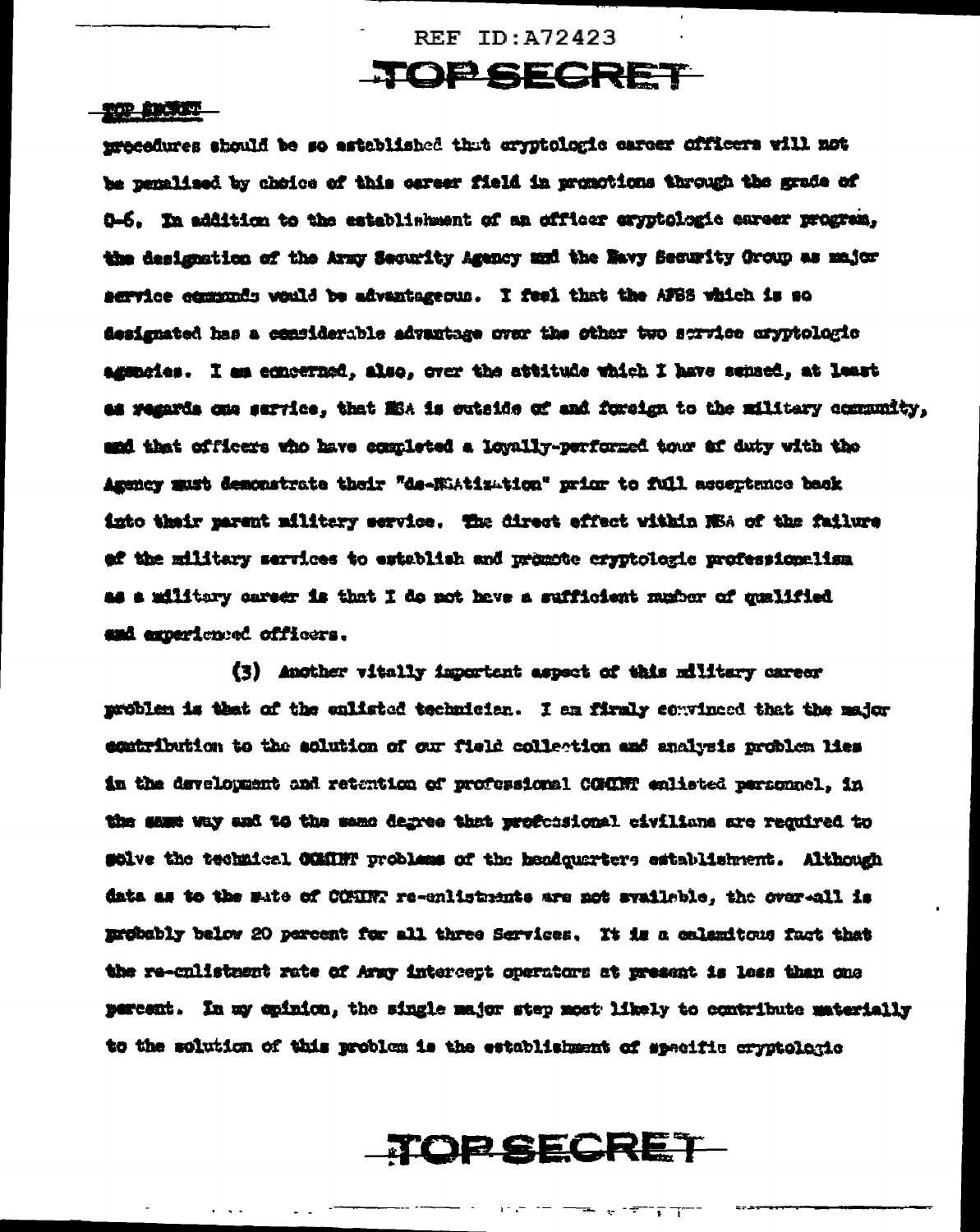<u>Heila obrazo</u>

<del>- 2007-0300027</del>

ा हर्नुहो

"\_\_

sexteer ladders and of an advancement program beginning with the E 1 grade and progressing through  $x \in y$  and W 1 to the rank of W 4 for service technicians. The technician grade structure of each service cryptolicie agency abould resemble an inverted pyramid of sulisted grades, on top of which stands a smaller pyremid of warrant officer grades, similarly inverted and belanced. Ideally, the number of E 7 and E 6 technicians in the COMMT field should vastly exceed the number of E l's and E 2's. Advancement should depend entirely on individual ability, not on vacancies. From the B 7 ranks, outstanding individuals would be made werrant officers. Here again, advancement through the WO grades would dapend solely on demonstrated competence, not vacancies. The ideal result would be many more E 7's than E 1's, over a period of time. If in addition to this grade structure, the living accommodations and recreational facilities accorded COMMY technicians were improved as an inverse function of the undesirability of the location to which they are assigned, and travel of families were facilitated to the greatest possible degree, it is felt that a much greater degree of professionalism could be sotained over a period of years. I plan to take this matter up through the Service cryptologic agencies at an early date, ami may request your assistance in astablishing inverted pyramid grade structures. I believe that such a program can be earried out without derogation to other samme, in which T/D or TO & R type organizations, with hazardous duty pay where appropriate, can equitably continue,

g. Your questions under this category are symptomatic of basic questions of policy which have plagued the cryptologic services since before Werld War II.

 $S_{\text{fav}}$ (1) ESCID-9, is keynoted by one statement, which, I believe, emplains the President's motivation in trking the action which lad to creation in their present form of the Special Committee for COMMIT, USCIB and MSA. The

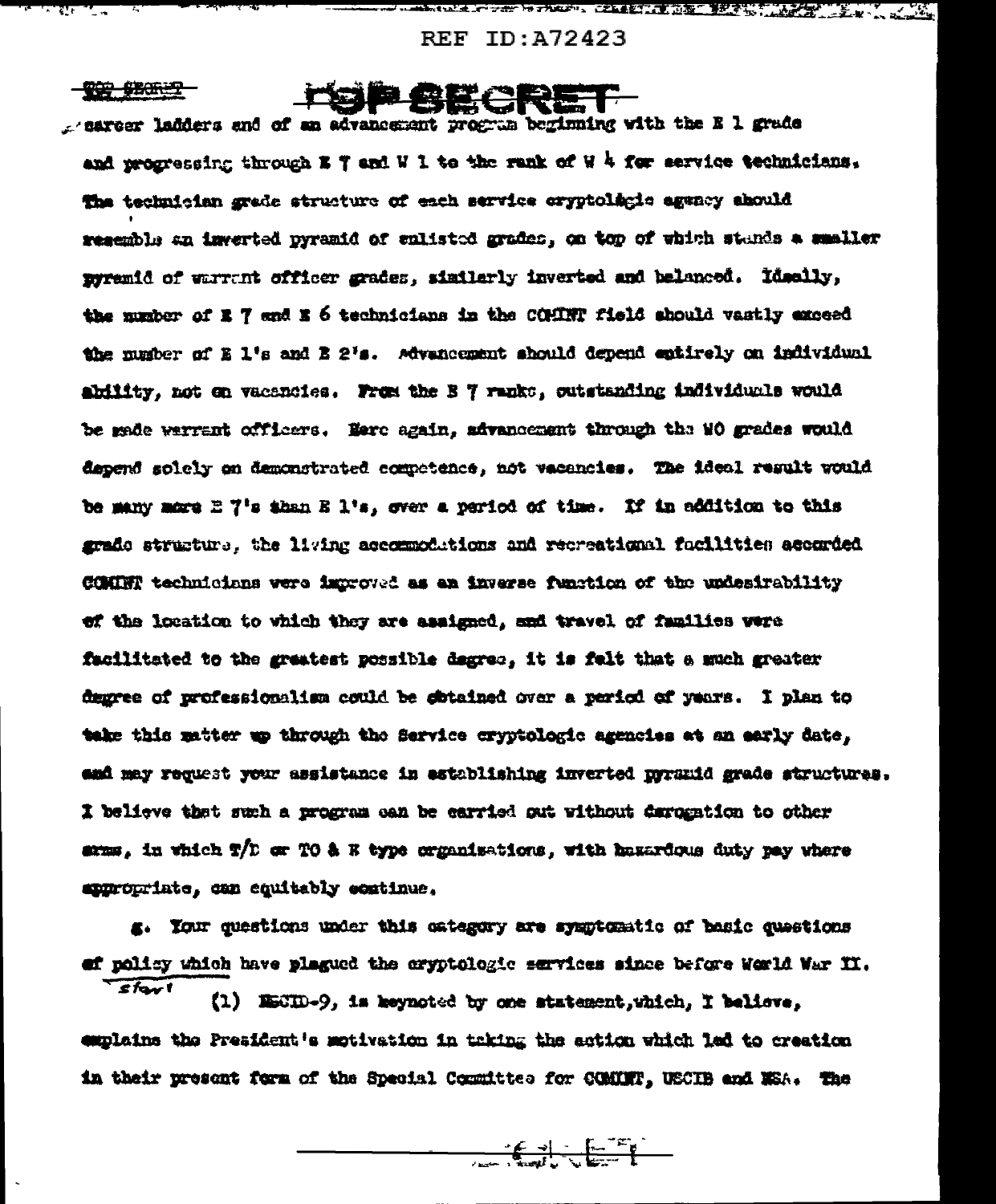## TOP SECRET

#### **TOP BROWN**

i Te\

statement is "... that the communications intelligence (COMINT) activities af the United States are a mational responsibility, and that they must be so empanized and managed as to exploit to the muximum the available resources in all participating depurtments and agencies and to satisfy the legitimate · intelligence reguirements of all such departments and agencies ... " From this I conclude that the overriding consideration in formulating an NSA personnel policy must be to insure an organization of maximum effectiveness. An organization of maximum affectiveness regulres competent personnel in all important jobs. Ascerdingly, I am operating on the principle, etc., from paragraph g (10).

(2) There are mashers of my organization and the intelligence examently who hold variously that MEA is a military dramination, that it is a civilian organization, or that it must be established which it is. I hold no brief for any of these views. From a study of ESCID-9 and the structure of the Special Committee and USCIB, I conclude that NBA is an exgenization occuranced by a Lt. General and established within the Department of Defance, but in all ether respects is to be balanced as precisely as possible at the mid-point between military and civilian status. In view of this, my policy sutlined above must be tempored to require that, to the fullest degree computible with the selection of competent pursonnel for all jobs, an even balance should be maintained between military and eivilian employees in jobs of all typer and at all kvals in MBA. Also, whenever possible, a military/eivilian or civilian/military pair should act as principal and deputy in each important position. For this reason, the military of sivilian status of candidates for a vasancy is often an important egnsideration in selection.

(3) I will, more eften than not, select a military candidate from a group of equally qualified people available to fill any given vecancy. This is

### **OPSECR**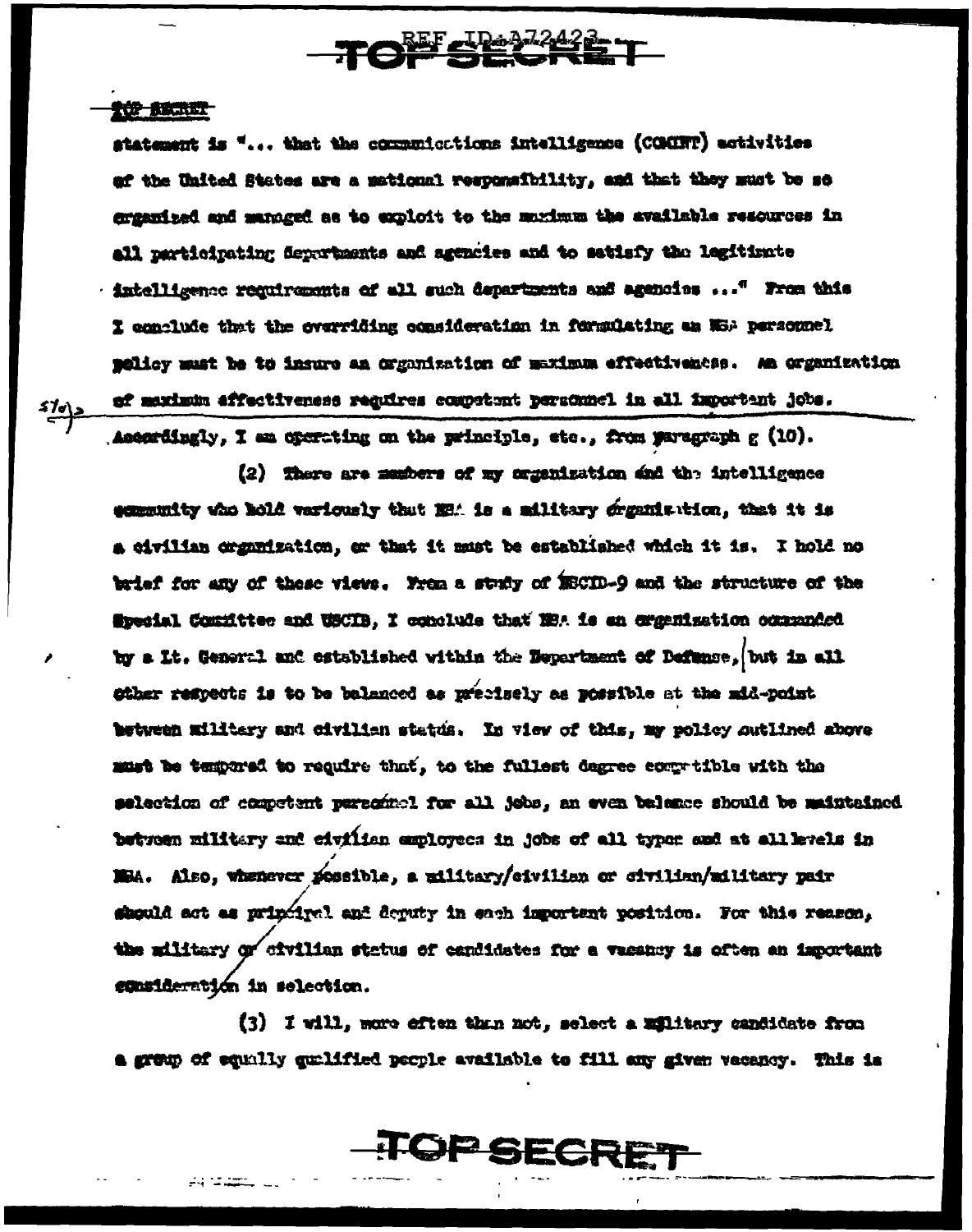### TOP BECRET

#### **TOP BRACK**

marticularly true when, of those counliy qualified, mone is fully qualified for the vacancy. In addition, it has proved mecessary on coorsion to fill vacemeies, for which no fully qualified person is evailable, with a military person when a better qualified civilian employee is available. I wish to emphasize, however, that I have never knowingly selected a less well qualified military parson to fill a vacancy for which a fully quolified civilian employee was available. I do not consider that these estions which may appear biased in favor of military people are contradictory with my expressed policy. On the contrary. I feel they are necessary in recognition of eartsin practical esmaiderations which I must face up to:

- (A) Because of their much less frequent rotation to field duties, civilien employees (1) are present when vacancies eccur in MSA sore frequently then econorable military personnel. (2) have a better opportunity to qualify for the vacancies which occur. end (3) have a much more permanent job tenuro in duties to which they are assigned than do comparable military people.
- (b) Unlike civilian employees, an individual's military rank does not incremes as a result of selection for a job vacancy in NS.
- (c) Decause of temure and rank considerations outlined above, the damage caused to the organization by a military malassignment is erdinarily less serious and less enduring than that caused by a mistake in selection of a civilian for an important job.

TCF CHANNEL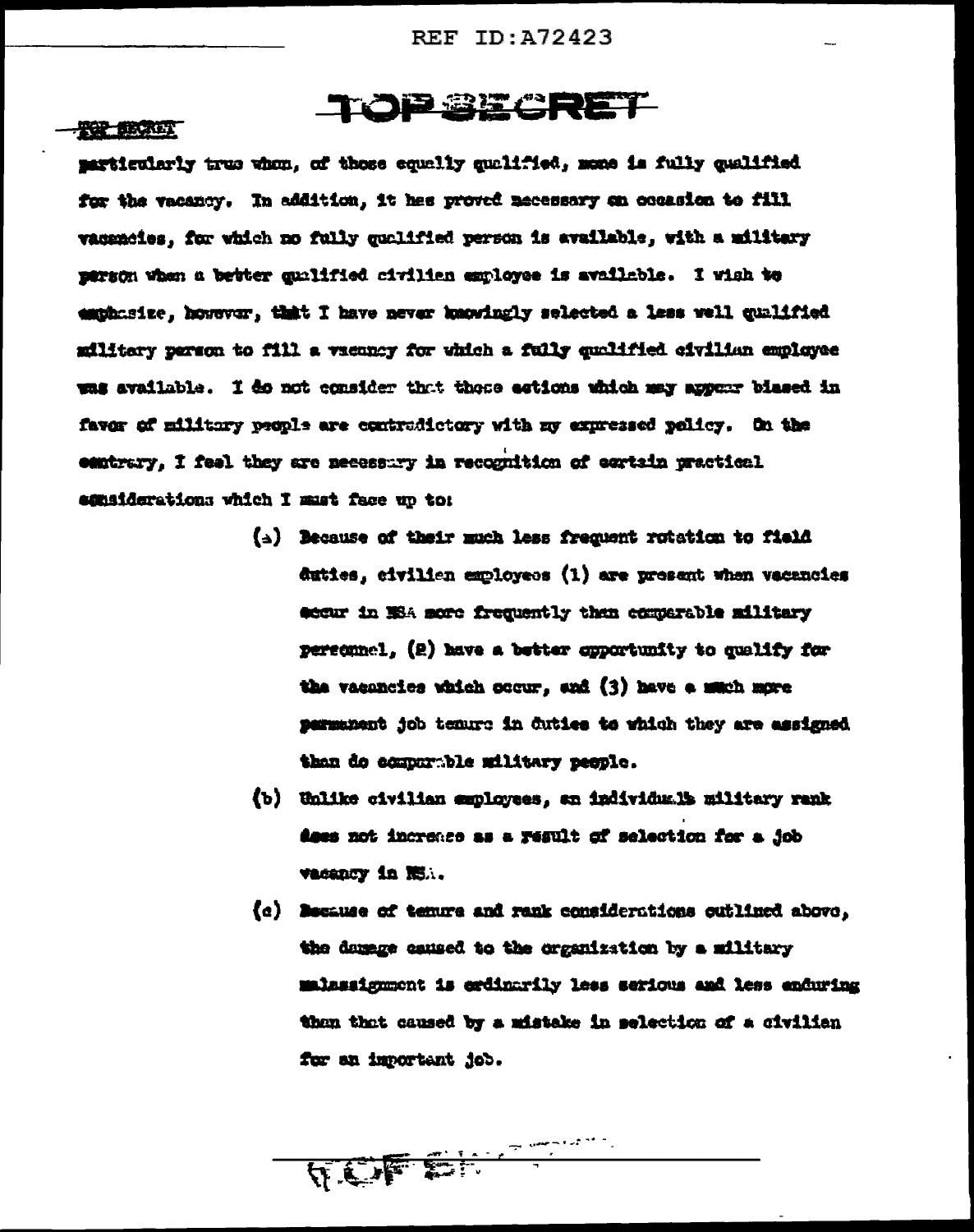- 新成本文学

terroner

TOP SE PET

(d) In implementation of the policy eutlined in subparagraph  $g(1)$ , even tempered as it is by the observations made in subparagraph  $g(z)$ , there exists a strong long-range tendency toward a large majority of important jobs being filled by civilian employees. This tendency must be opposed and slowed to the degree consistent with selection of competent pacple.

4. Other important considerations relating to this general problem are itmmized below:

a. As you are smare, when AFSA was created by the merger of ASA and **CSA in the wister of 1949 (the AFES not then really existing), ASA operations** conducter almost entirely by civilian employees, while the reverse was true of **CHA. The result of this was the the jockeying for pasition between agencies** at the time of the merger carried with it the seeds of a sert of military versus aivilian contest which has not yet been aliminated. ASA, which had successfully agitated for the merger, was content to rest on this victory and to obtain for its employees a deminant role in setual operations by filling a majority of the positions wherein management of a COMINT operating unit or COMERC or Research aad Development function was involved. OHA, in turn, willin-ly coded a melority of such operational jobs in return for a major share of top-lavel operational management (perticularly COMMT) and policy billets. The disbelarce which resulted - heart beautiful levels of management for not a serve the a short portod of time and continues with us to a considerable degree, even though Army and Air Force officers have attained a position of approximate equality by relief of Maval officers in a mather of jobs originally held by the C84 component. This

W-JF EINLITED !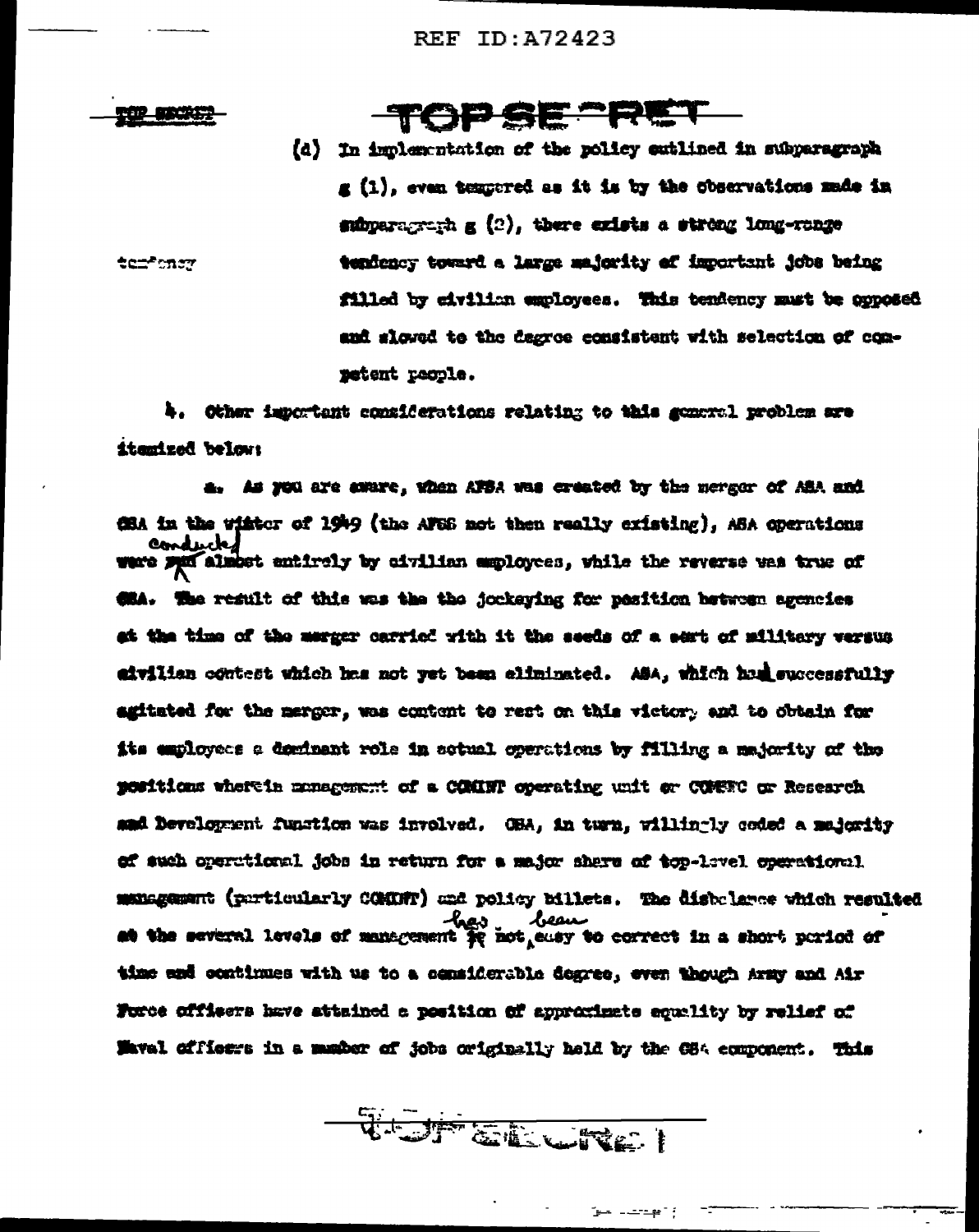### **TOPSECRET**

#### <u>TOP STORES</u>

disbalance is in addition to that which results from other cousiderations extlined in subperigraph g (3), above.

b. Cutstanding, roung officers of 0-5 and 0-6 rank, particularly the latter, who are likely candidates for general or flag rank, should be brought in small numbers for three year tours. These men will be broadened by the assignment, will bring NSA an avareness of service operational problems and concepts, and one assist in selling NS. later in their corpers.

e. Oxtatunding COMMN officers of all grades should serve regular tours of duty with operation. I commands as well as in service intelligence duties and COMINT field stations, for the same reasons as in a, above.

d. Competent junior officers of the several services, experienced in erdnamos, tactics, communications, intelligence, counter-intelligence, etc., should be assigned to NHA for the benefit to be gained by their employment as technical edvisors in reverse, i.c., technical experts in a phase of military endenvor advisory to CONDR technicians annaging operational problems.

e. Prolonged tours and training programs should be schräuled in NSA for officers whose seriority would otherwise distate their assignment to key jøbs før whish they are technically unqualified and in which their exployment is therefore detrimental to the Agency. These devices enable the utilization by MSA of such officers without detriment to their service sareers or the Ameney.

f. Continued provision must be made for promotion to the Mighast civilian grades of outstanding technicians having skills of vital importance to WEA but who are unqualified for senior policy or management positions.

g. The ever present tendency tomrd CGHINT andeaver for its own sake must be combated by this inter-assignment of personnel with the intelligence services and operational communds so that the objective of the organization, the production of that end product which is needed by the user, is always kept clearly in mind. **TROP SECRET**